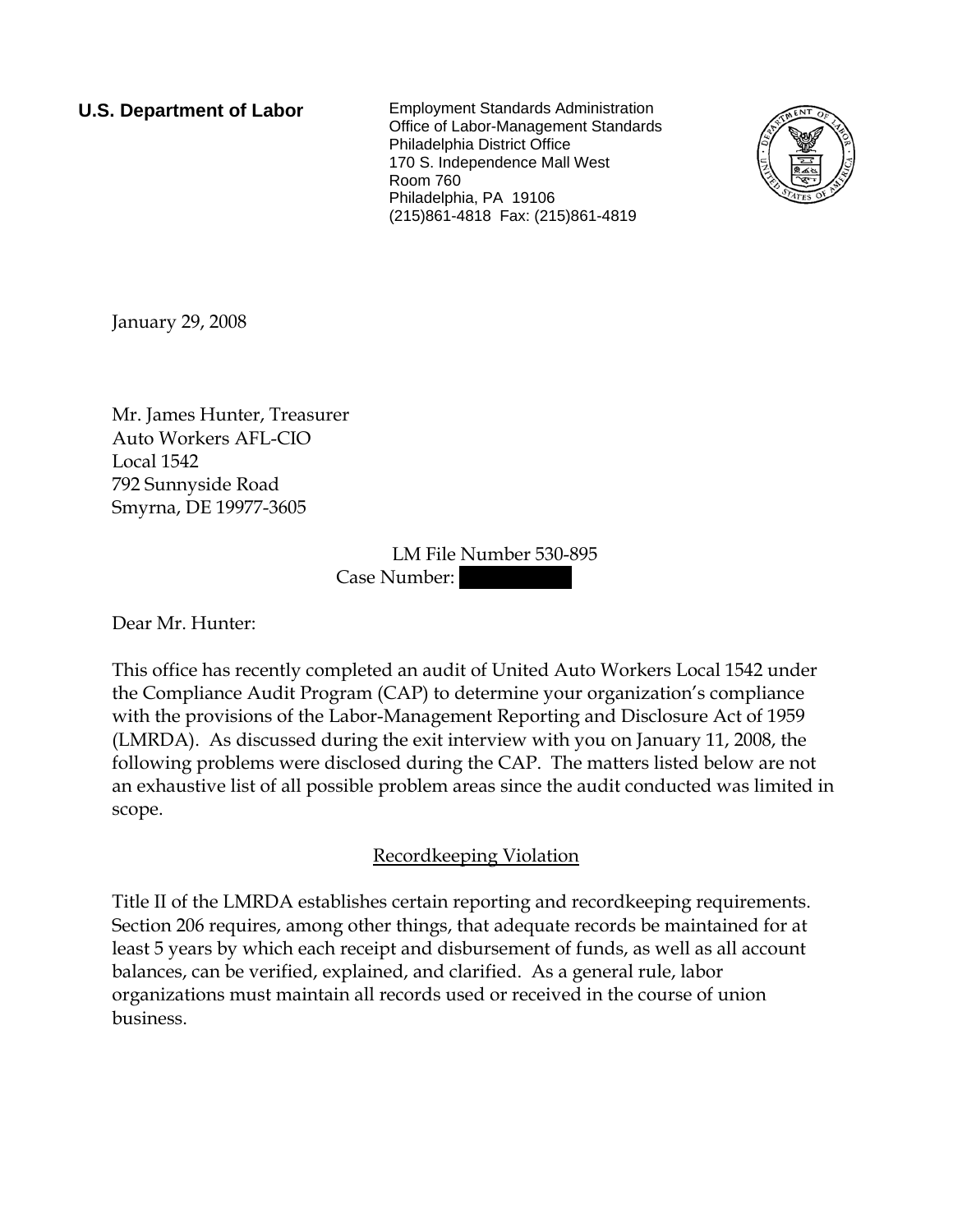Mr. James Hunter January 29, 2008 Page 2 of 3

For disbursements, this includes not only the retention of original bills, invoices, receipts, vouchers, and applicable resolutions, but also documentation showing the nature of the union business requiring the disbursement, the goods or services received, and the identity of the recipient(s) of the goods or services. In most instances, this documentation requirement can be satisfied with a sufficiently descriptive expense receipt or invoice. If an expense receipt is not sufficiently descriptive, a union officer or employee should write a note on it providing the additional information. For money it receives, the labor organization must keep at least one record showing the date, amount, purpose, and source of that money. The labor organization must also retain bank records for all accounts.

The audit of Local 1542's 2006 records revealed the following recordkeeping violation:

Officer and Employee Expenses

Local 1542 did not retain adequate documentation for reimbursed expenses incurred by former Vice-President and members and members and members and  $|$ ||||| totaling at least \$1,369.80. For example ||| ||||| and ||| ||||| each received \$270 for six days per diem. ||| ||||| received a \$829.80 check for a hotel room and five days per diem. Reimbursement vouchers were submitted and approved however original bills and/or invoices were not maintained for these expenses.

Based on your assurance that Local 1542 will retain adequate documentation in the future, OLMS will take not further enforcement action at this time regarding the above violation.

## Reporting Violations

The CAP disclosed the union and its responsible officers failed to file required financial reports with the Secretary of Labor for fiscal year ending December 31, 2006, in violation of LMRDA Section 201(b). This violation was resolved during the conduct of the audit. The delinquent Form LM-3 was filed on November 27, 2007.

The audit disclosed a violation of LMRDA Section 201(b), which requires labor organizations to file annual financial reports accurately disclosing their financial conditions and operations. The Labor Organization Annual Report Form LM-3 filed by Local 1542 for fiscal year ending December 31, 2006, was deficient in the following areas: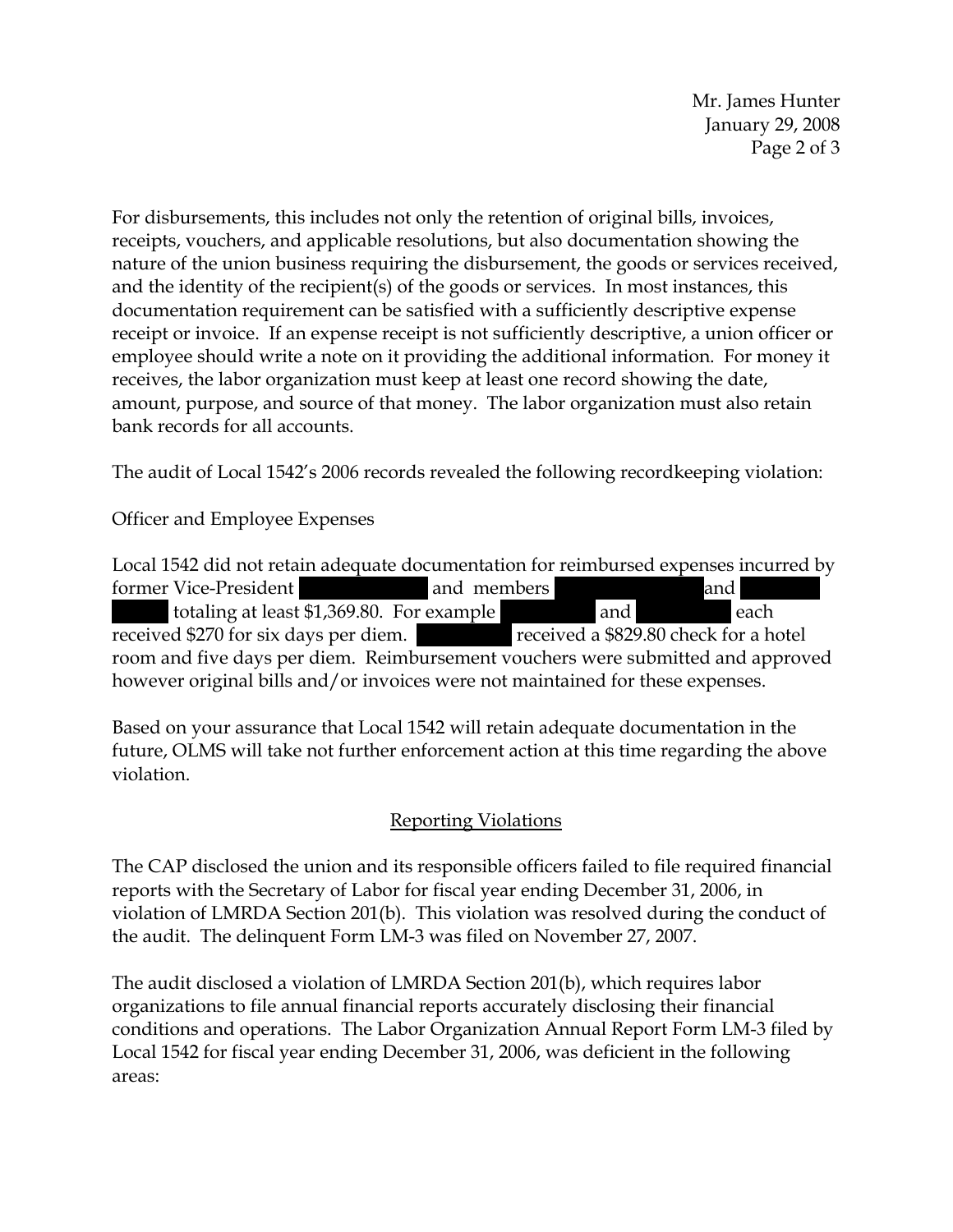Mr. James Hunter January 29, 2008 Page 3 of 3

## 1. Bonding

The union must report in Item 20 of the Form LM-3 the maximum amount recoverable under it's fidelity bond for a loss caused by any officer or employee who handles union funds or other property. The audit disclosed that Local 1542 is bonded for a minimum of \$10,000 and a maximum of \$500,000. It appears the union erroneously omitted reporting it was bonded in the aforementioned amount.

## 2. All Officers

Local 1542 failed to list all its officers and their titles in sections A and B of Item 24 (All Officers and Disbursements to Officers).

3. Disbursements to Officers

Local 1542 did not report allowances and other disbursements to officers totaling \$7,252.60 in Item 24 (All Officers and Disbursements to Officers). It appears the union erroneously reported these payments in the Item #26 (Other Disbursements). The union must report in Column (E) in Item 24 direct disbursements to officers and employees for reimbursement of expenses they incurred while conducting union business.

I am not requiring that Local 1542 file an amended LM report for 2006 to correct the deficient items, as Local 1542 agreed to properly report the deficient items on all future reports it files with OLMS.

I want to extend my personal appreciation to United Auto Workers Local 1542 for the cooperation and courtesy extended during this compliance audit. I strongly recommend that you make sure this letter and the compliance assistance materials provided to you are passed on to future officers. If we can provide any additional assistance, please do not hesitate to call.

Sincerely,